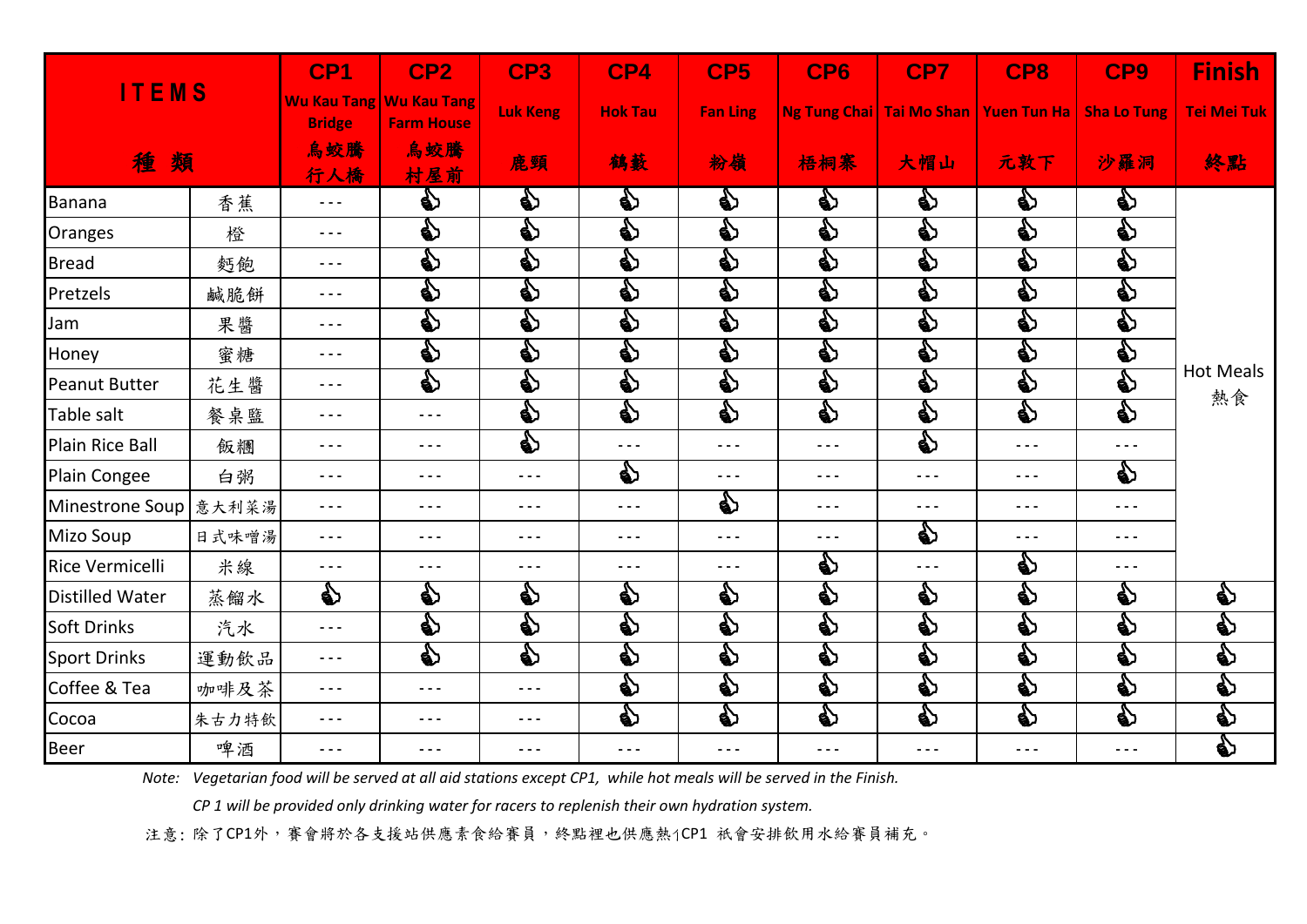The North Face 100 Asia Pacific Series 2018 – Hong Kong

# **HOT MEALS IN FINISH**

### **Menu A**

*Minestrone Soup Mixed Green Salad Boiled Eggs Vegetarian Spaghetti Potatoes and Carrots Curry* **\*11:00 am Saturday to 5:00 am Sunday\*** 

#### **Menu B**

*Hot Porridge Beans in Tomato Sauce Boiled Eggs Chicken Wieners Mini Muffins* 5:00am to 11:00am Sunday **Tea, Coffee, Hot Chocolate, Beer, Coke**

*bon appétit, see you next year*